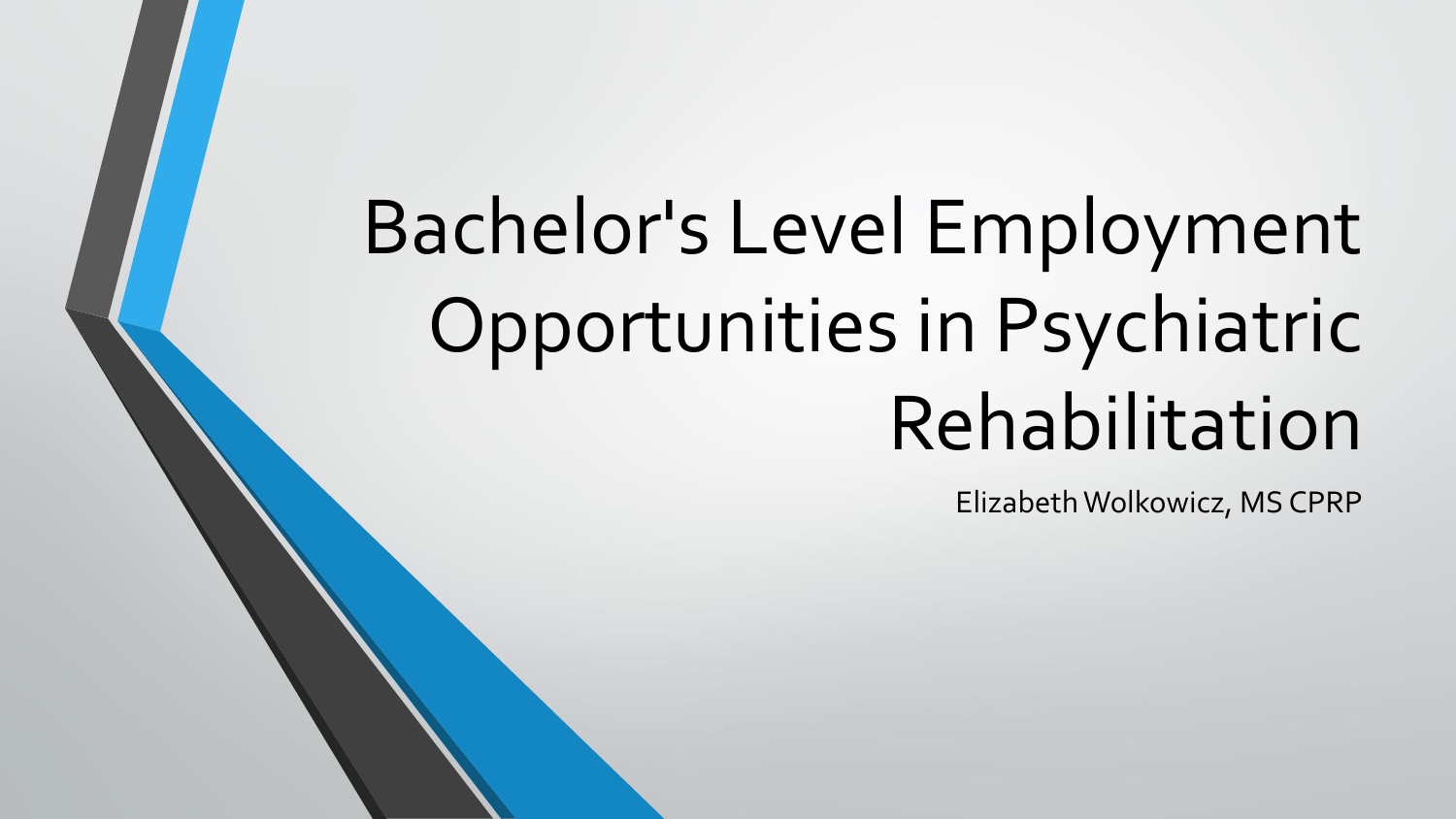# Agenda

- What is Psychiatric Rehabilitation?
- Current models of treatment
- Benefits and challenges
- Impact of Covid-19
- Employment opportunities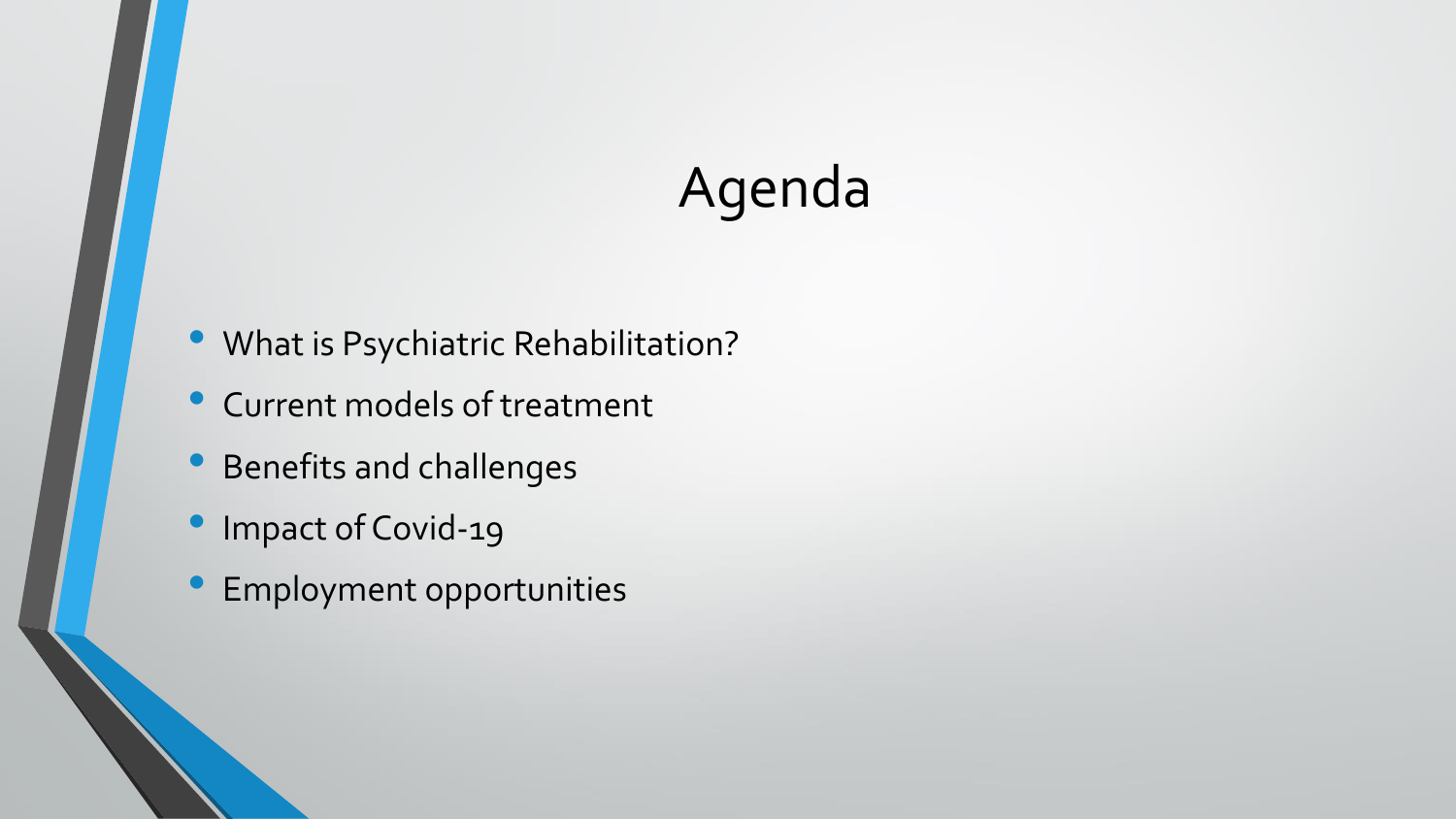### What is Psychiatric Rehabilitation?

*"Helping individuals to live successful, integrated lives in the communities of their choice with the lease amount of professional intervention necessary"*

- Started in the 1970s as individuals were leaving State Hospitals
- Developed to address the negative symptoms of severe mental illness
- Coincided with the recovery movement
- Successful in reducing hospital stays and length, improving quality of life, and stability in the community
- Success with adult services led to recent introduction of Child and Adolescent psychiatric rehabilitation programs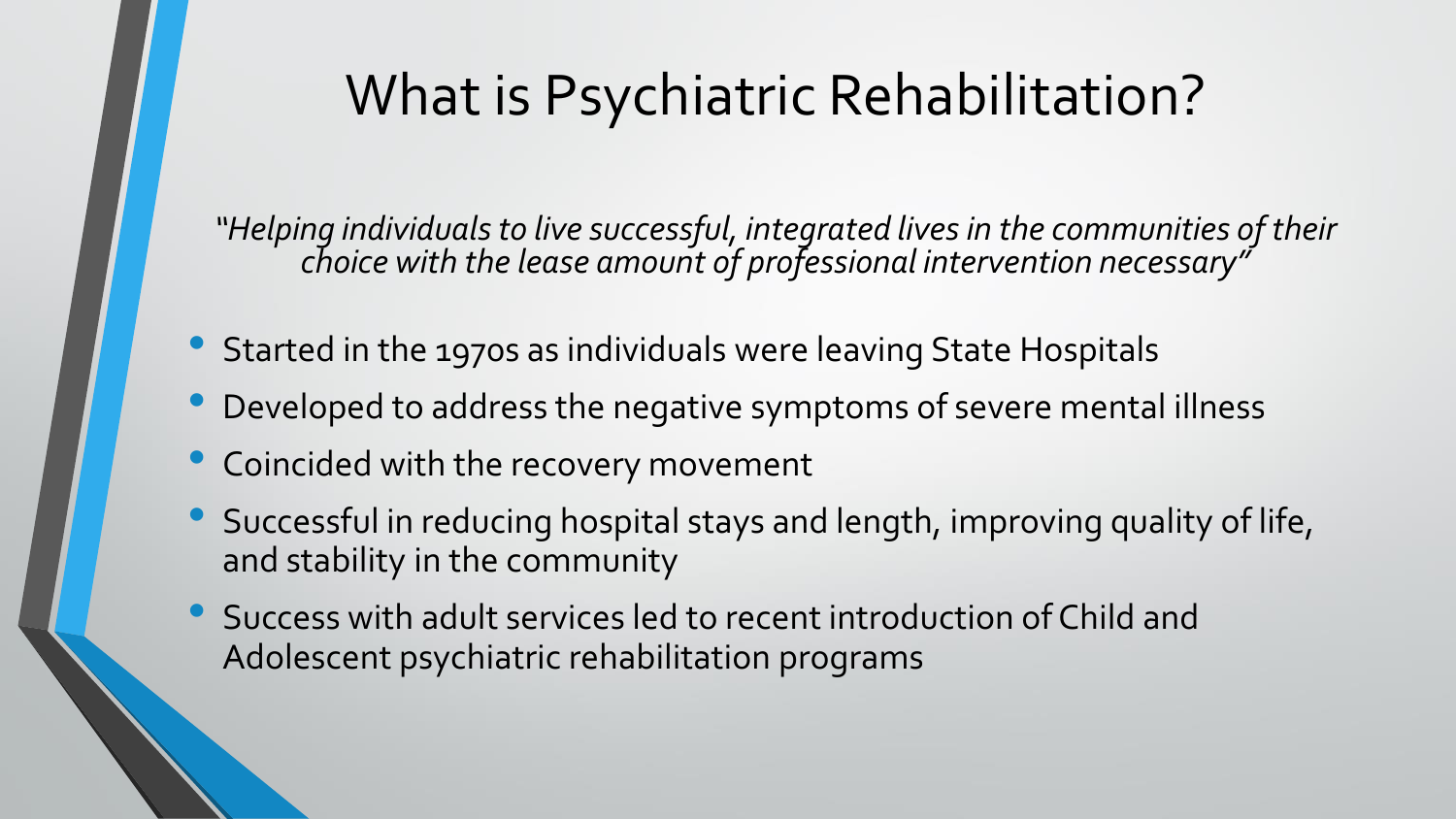#### What is Psychiatric Rehabilitation?

#### • Skills Training

- Independent living skills
- Social Skills
- Self-care Skills
- Wellness management
- **Support**
- Case Management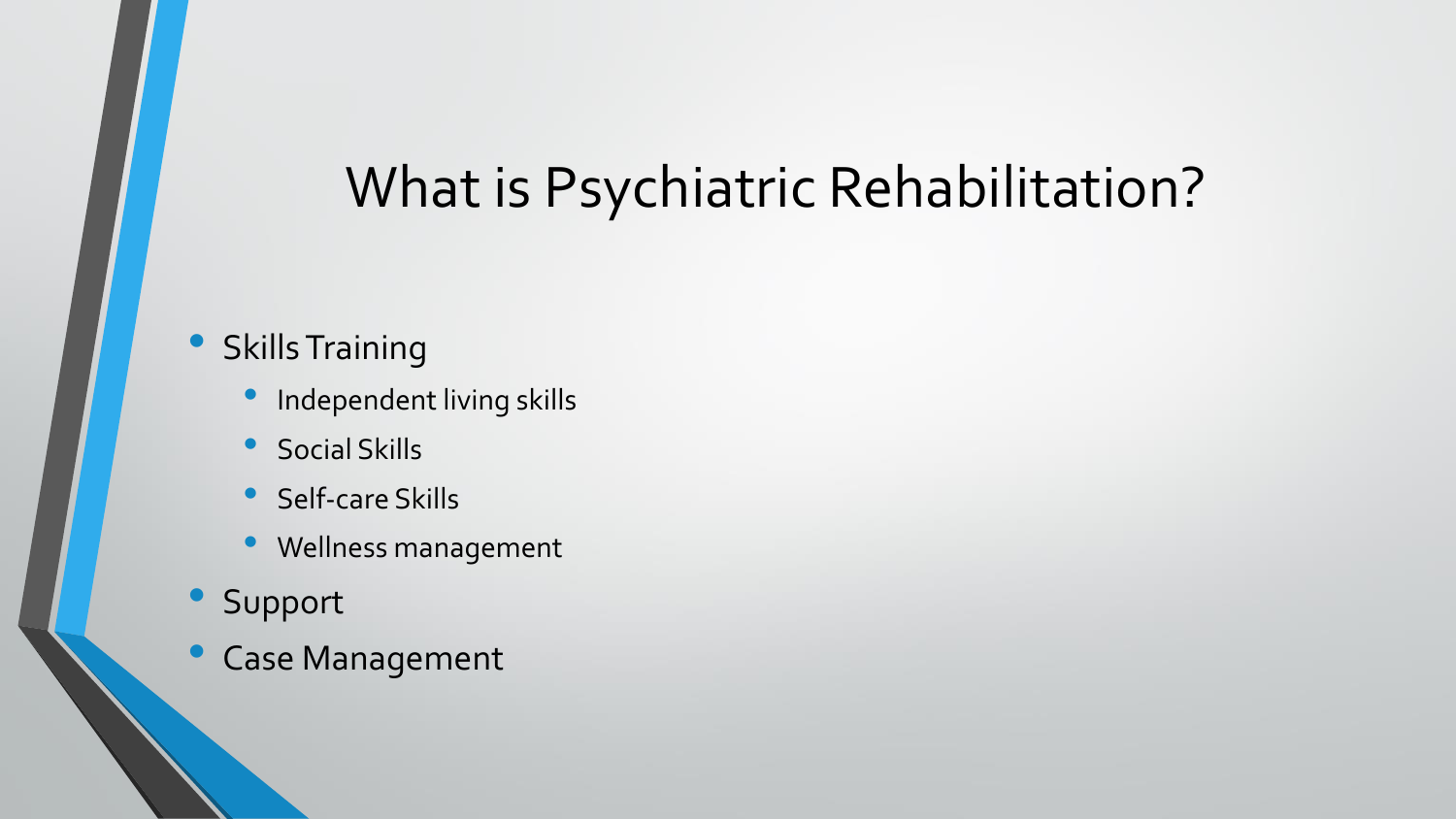#### Current Models of Treatment

- Onsite and offsite Psychiatric Rehabilitation Program (PRP)
	- Groups, individual support, transportation and access to community resources
	- Adult programs and Child and Adolescent programs
		- Child services also offer support to parents, families, and care givers
- Residential Rehabilitation Program (RRP)
	- Provide stable housing , medication monitoring, medical coordination
	- Groups and 24 hr individual support offered in home and in the community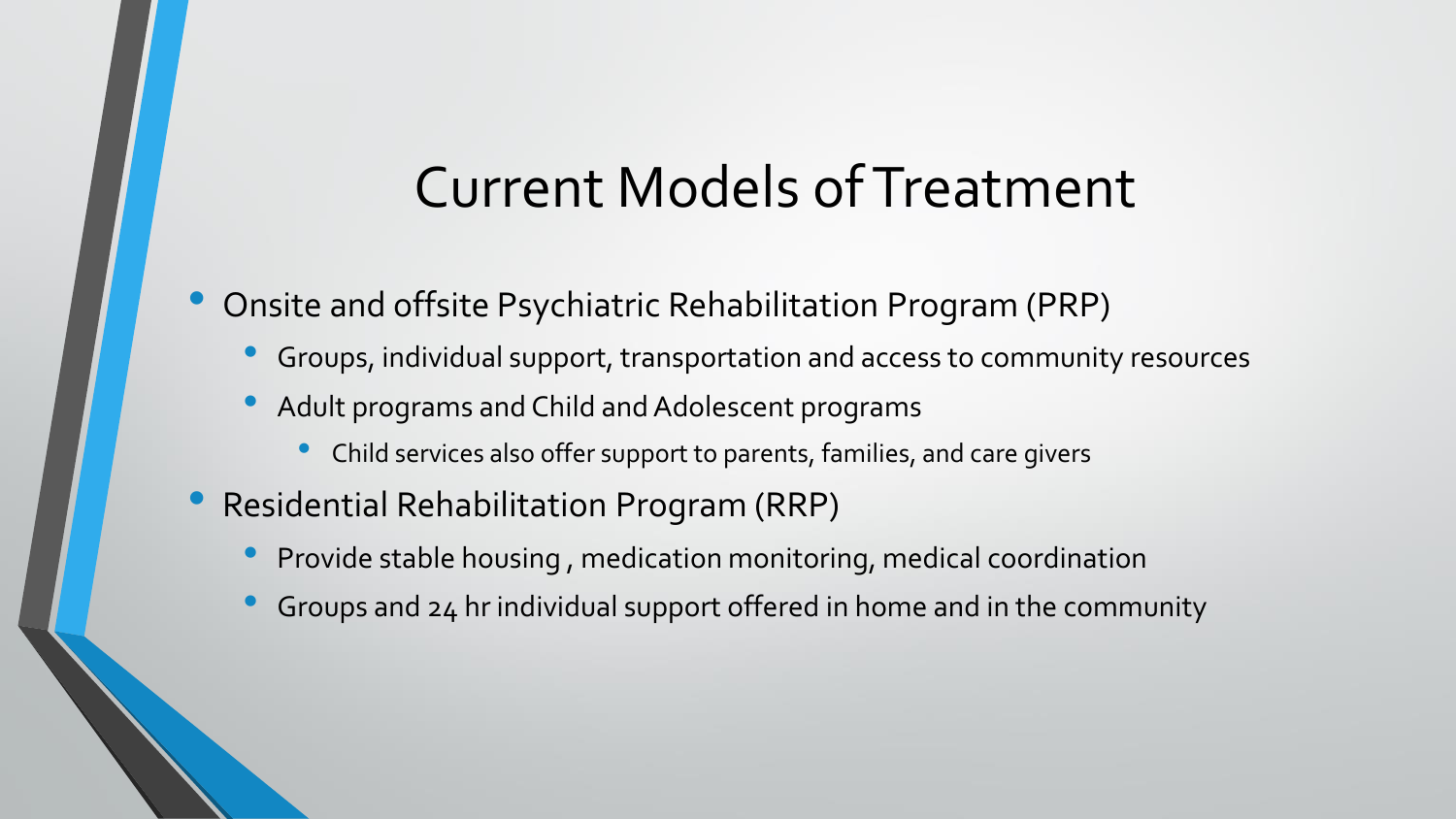#### Benefits and Challenges - Adults

#### *Benefits*

- Help individuals stay out of the hospital, in the home of their choice
- Provide structured daily activity to prevent symptom increase and isolation
- Develop skill sets needed to reduce or manage symptoms
- Support achievement of goals such as: GED, return to school, employment, living independently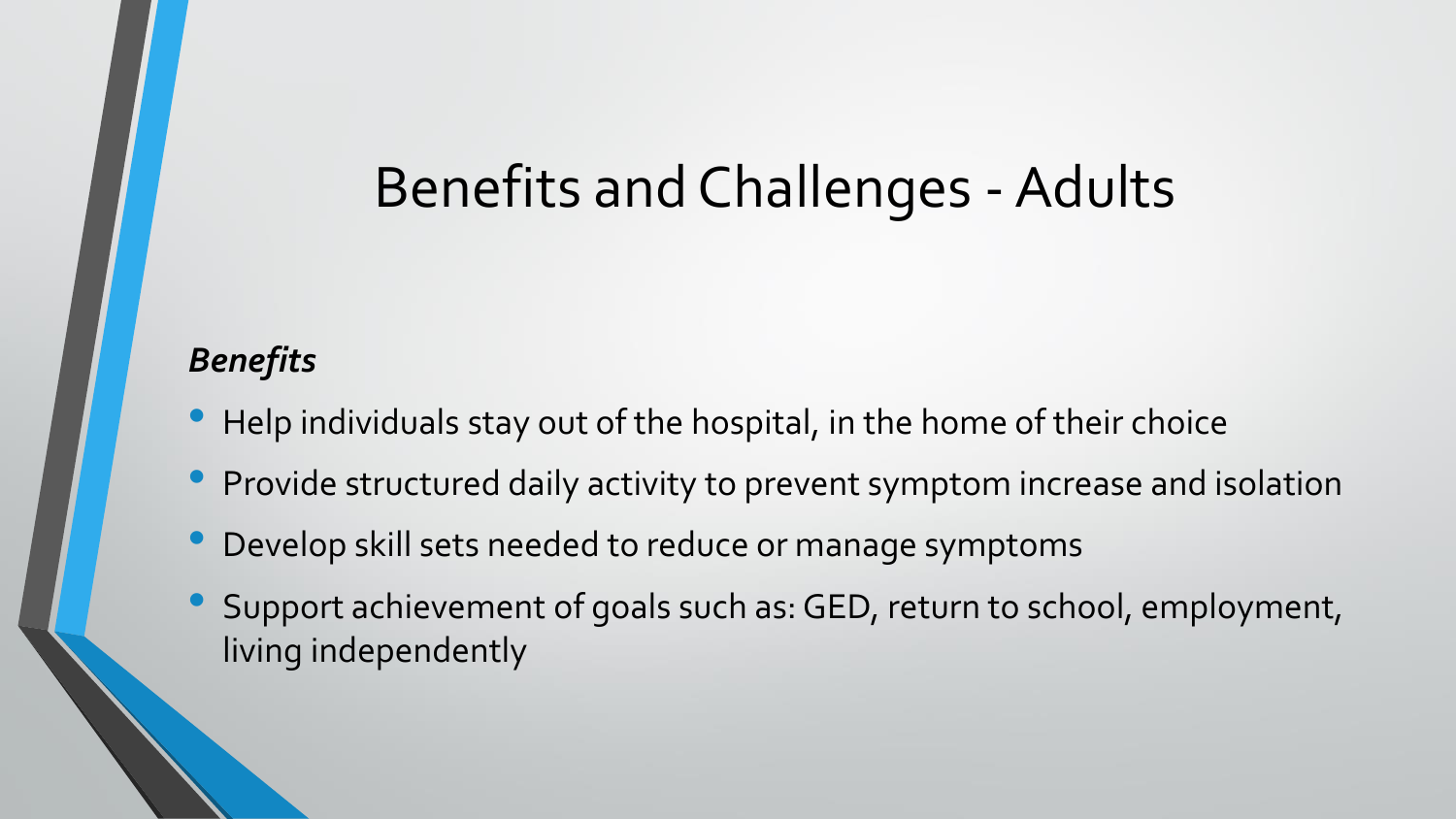#### Benefits and Challenges -Adults

#### *Challenges*

- Extremely limited resources. SSI = \$794, Food stamps = \$195
- Progress can be slow working with individuals with severe mental illness
- Maintaining healthy boundaries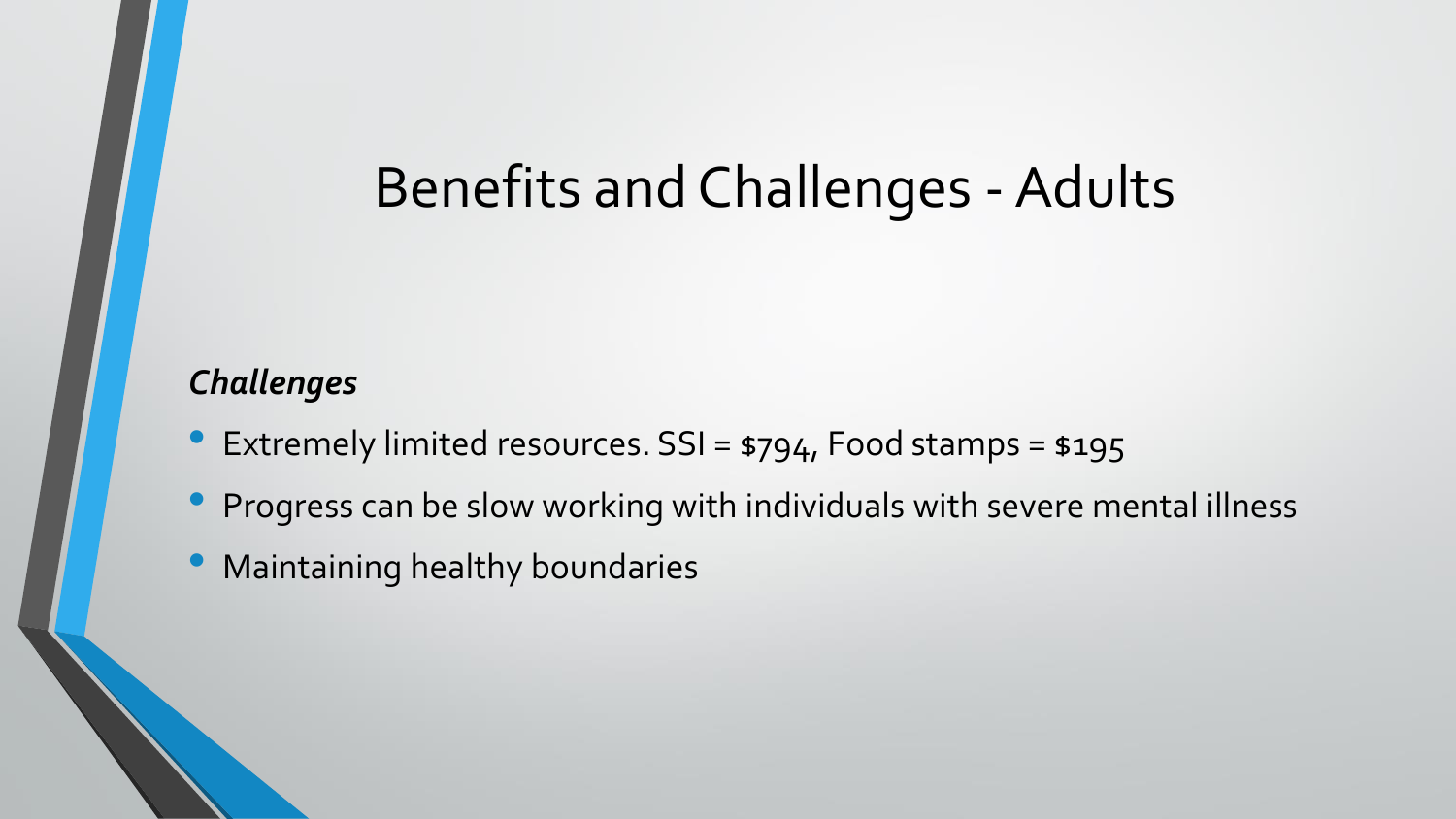# Benefits and Challenges – Child and Adolescent

#### *Benefits*

- giving tools and resources to navigate life and deal with stressors (anger, frustration)
- teach children at a young age coping skills
- Collaborating with <sup>a</sup> large treatment team to meet the needs of the client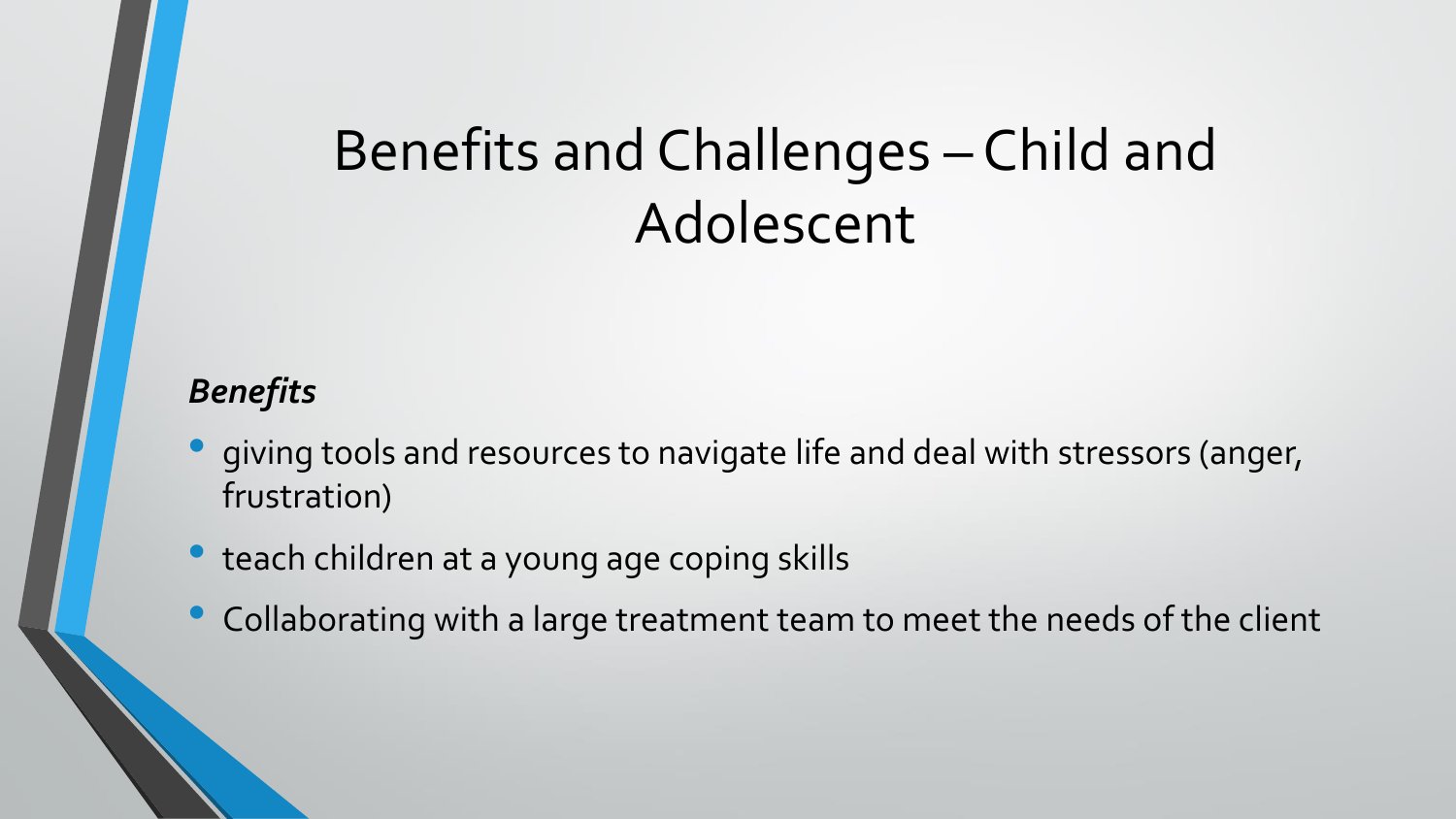# Benefits and Challenges – Child and Adolescent

#### *Challenges*

- Service is provided for the child, but the parents/caregivers play an enormous role
- Parents/Caregivers are responsible for showing for appointments, reinforcing tools/skills, following through with treatment plan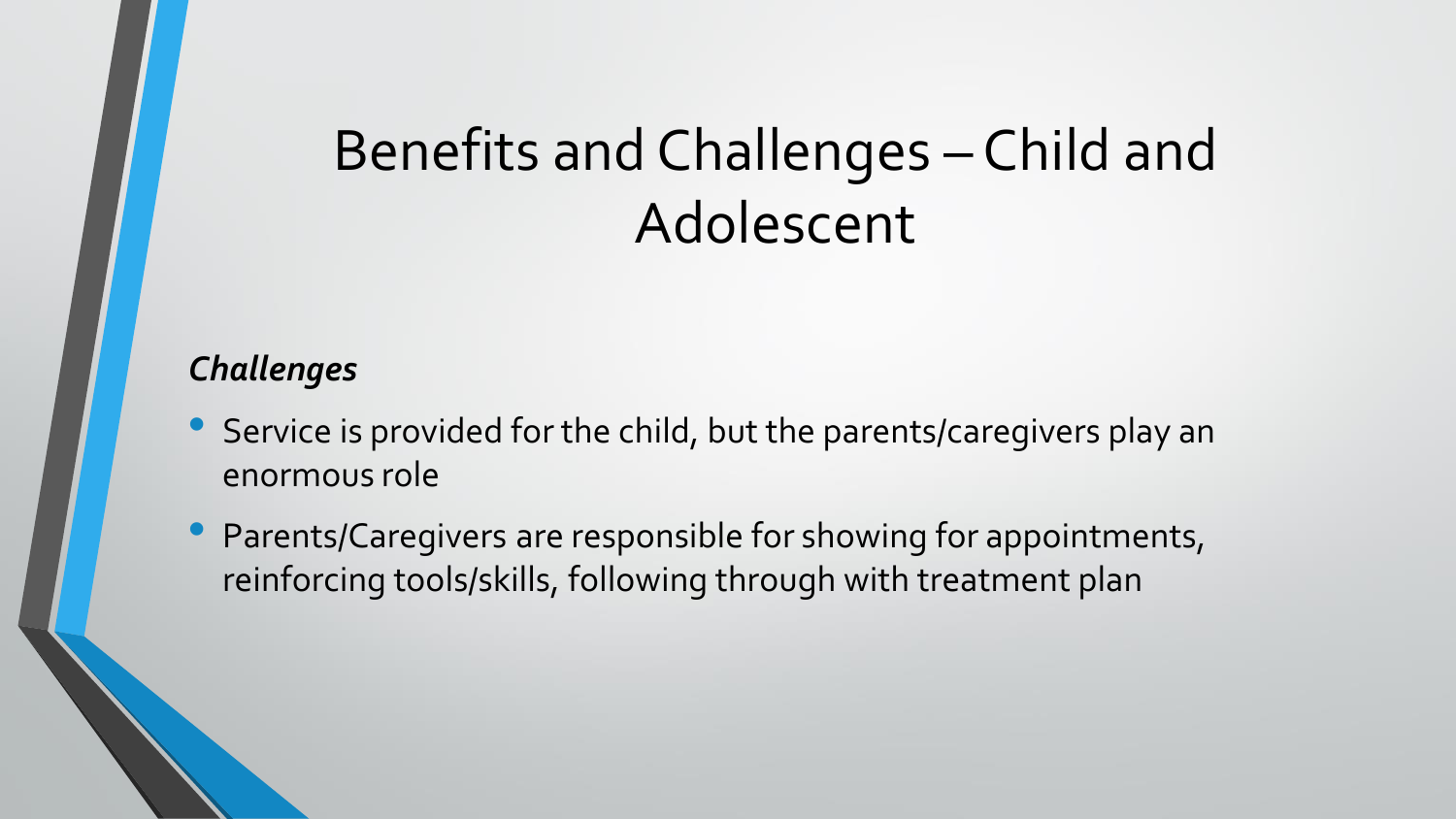### Impact of Covid -19

- In person services moved to telehealth only
- Lost social support, group opportunities, difficult to access resources
- Adults: increase in symptoms, isolation, increased drop out rates
- Children: difficult to engage, school based behavior issues removed resulting in parents discontinuing services
- Vaccine efforts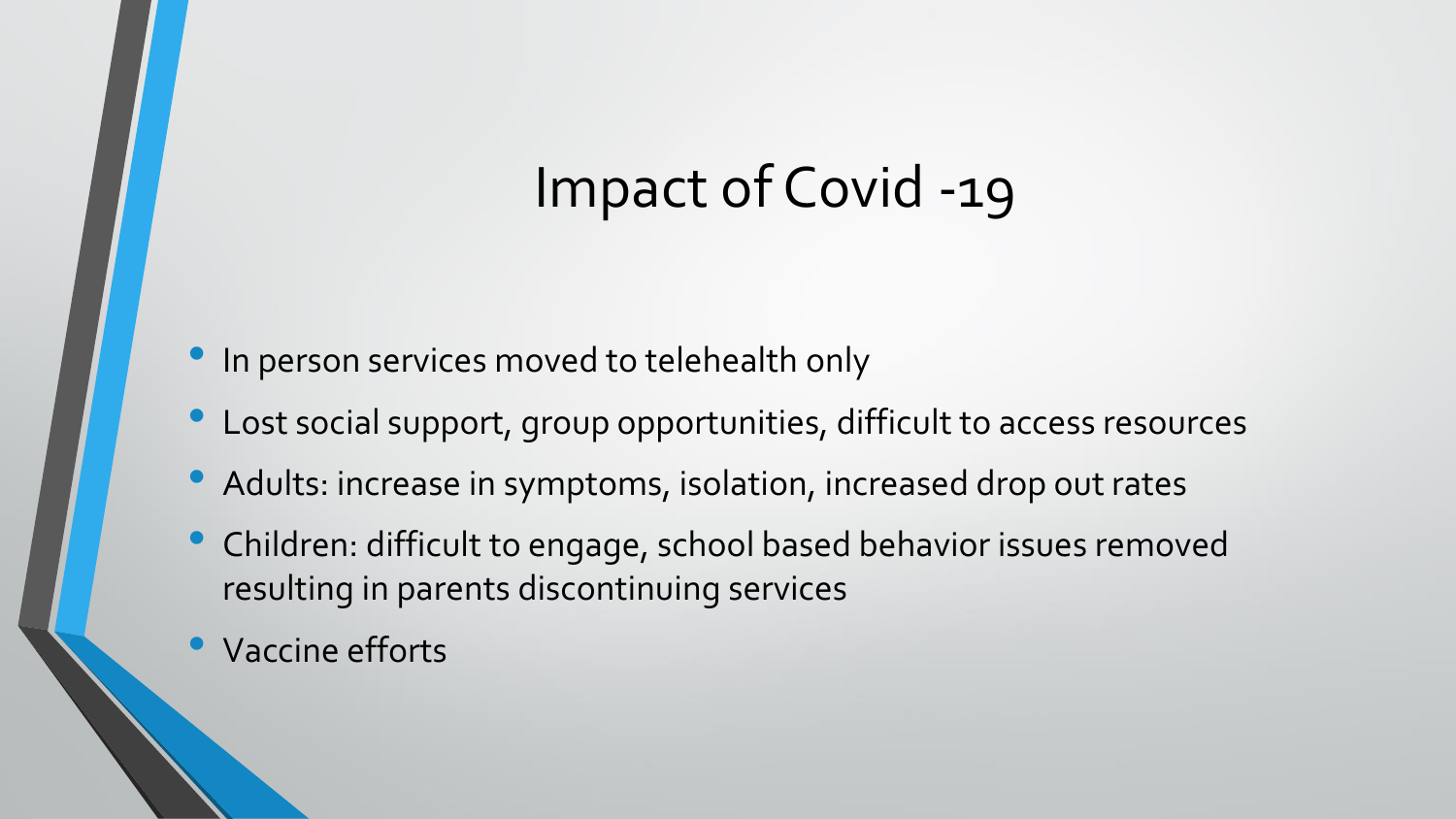- Rehabilitation Aide/Support staff
- Rehabilitation Counselor
- Case manager
- Rehabilitation Specialist/Program Manager
- Program Director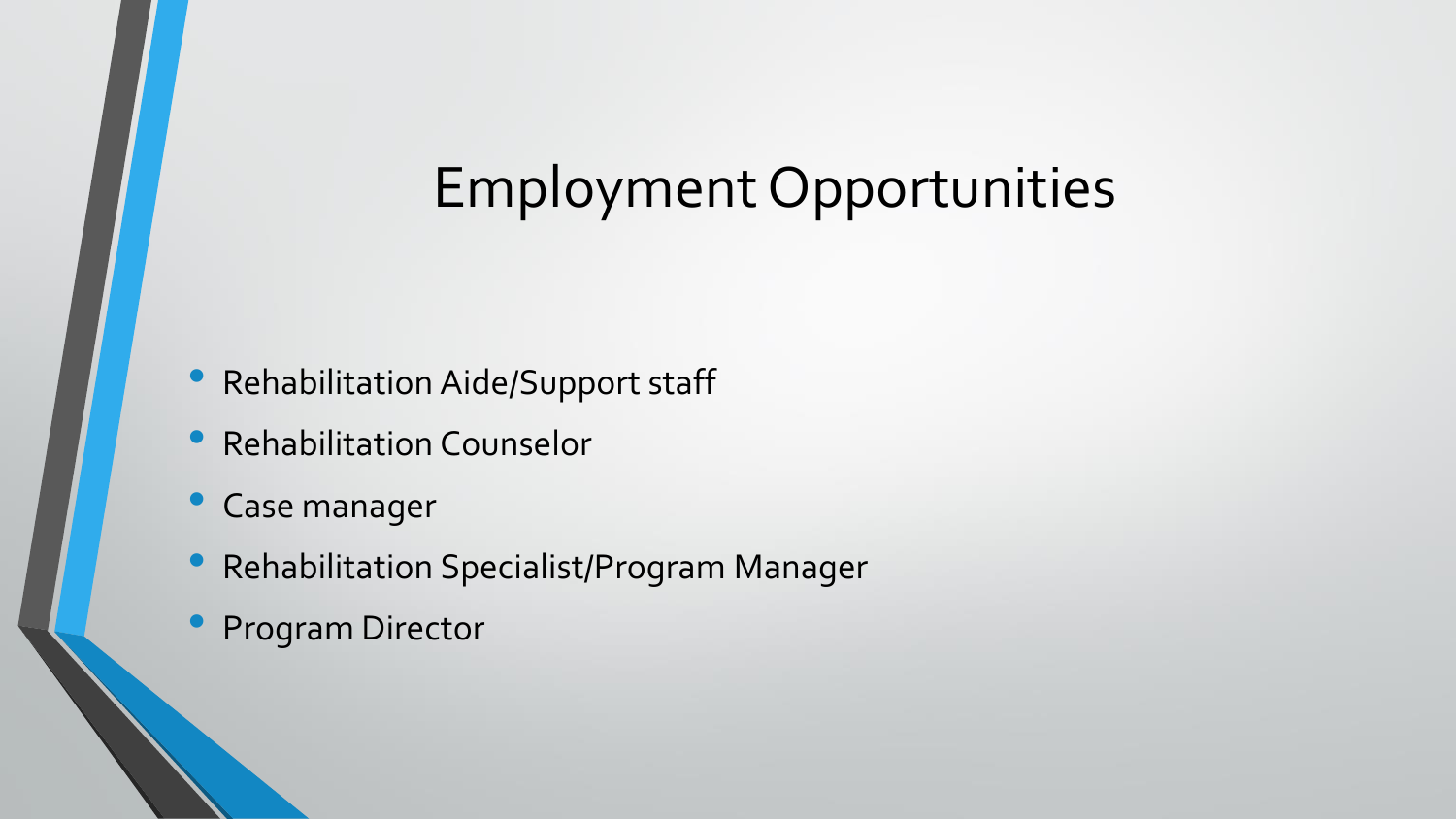#### **Rehabilitation Aide/Support staff**

- provide transportation and participate in community activities
- teach groups, document client participation in groups
- in home support in the residential programs
- Positions can be day time, evening, weekend, overnight, PRN
- \$13.50-\$15.50 per hour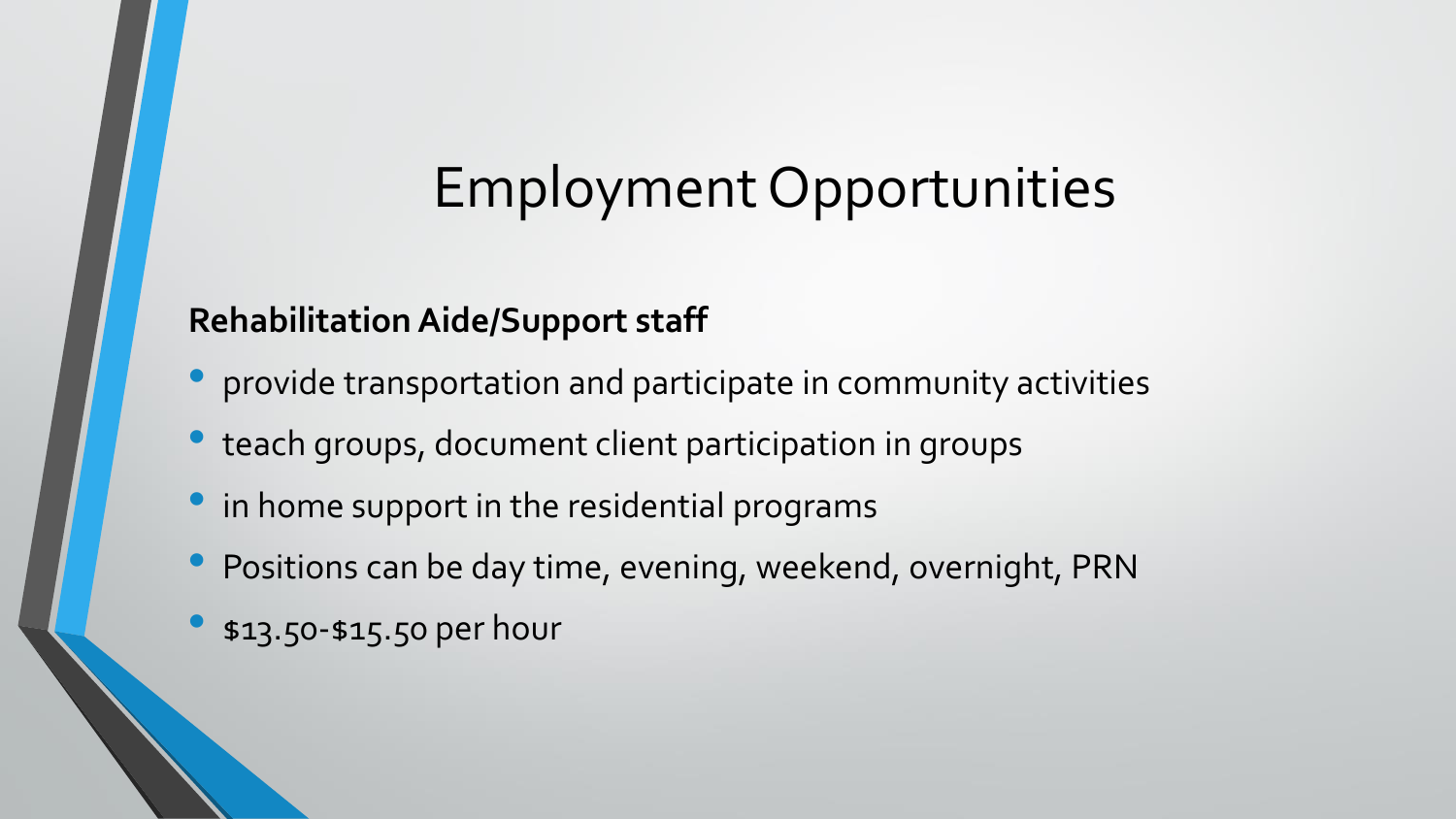#### **Rehabilitation Counselor**

- teach groups, individual meetings with client
- home visits, support to appointments as needed
- maintain documentation: monthly progress notes, treatment plans, assessments
- coordinate with treatment team
- assist with case management
- \$14.50-\$16.75 per hour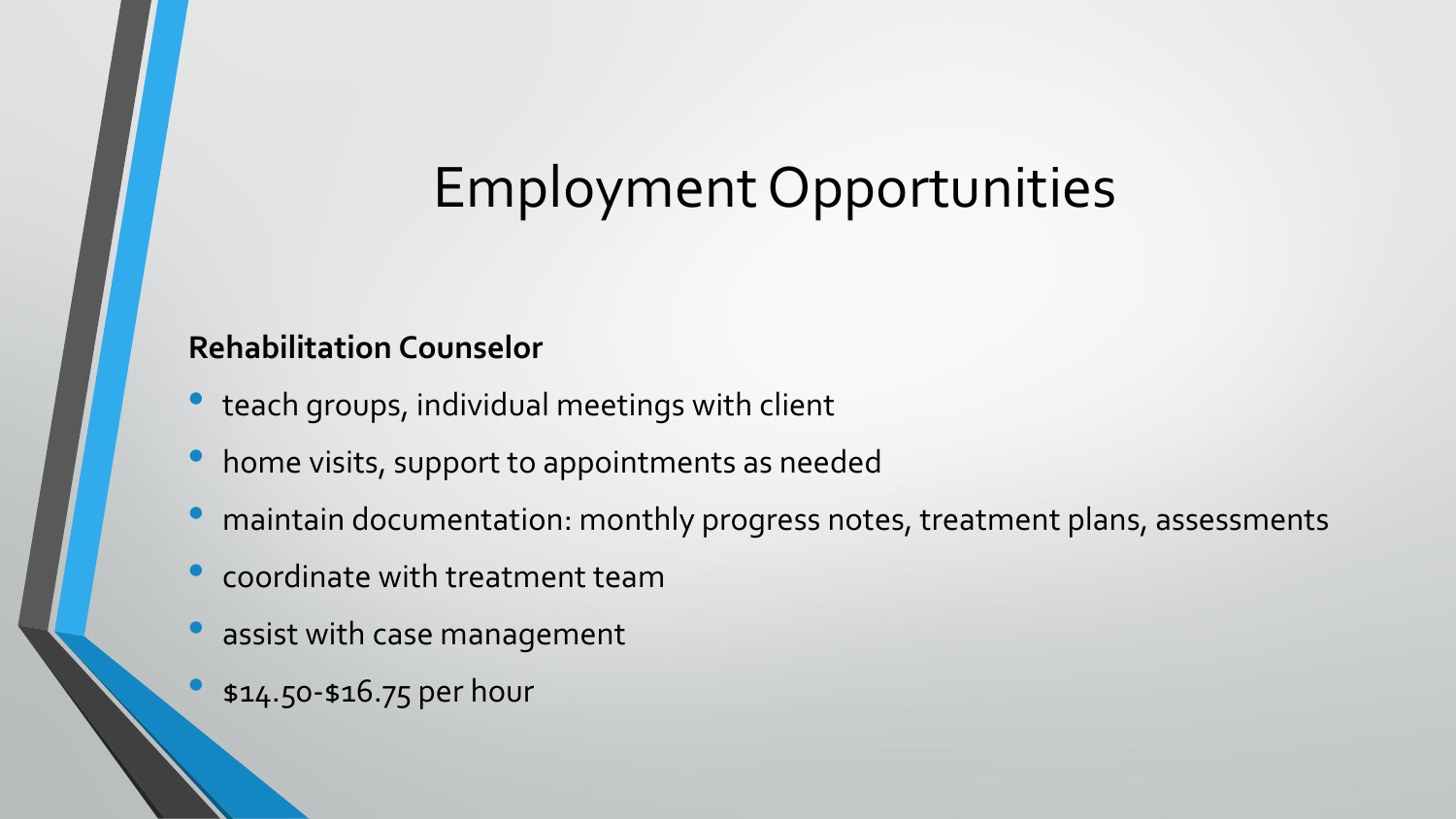#### **Case manager**

- Coordinates with Social Security Administration, local social services department, and housing services to meet client needs
- Serves as <sup>a</sup> resource for staff to facilitate benefits and entitlements applications
- Completes authorizations for services, assists with chart audits
- \$17.00-\$19.00 per hour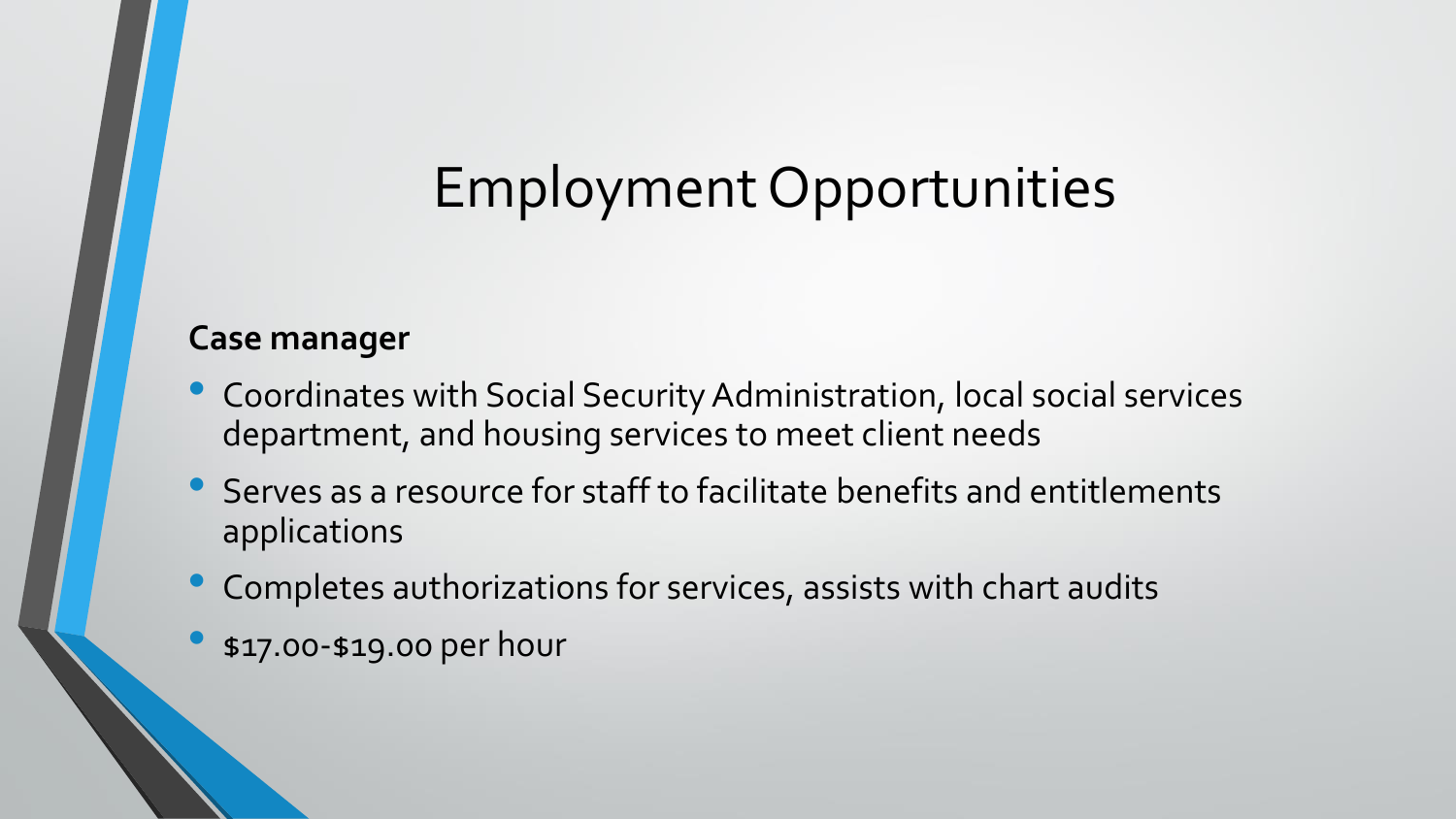#### **Rehabilitation Specialist/Program Manager**

- Maryland requires either a license (PC or SW) or CPRP/CFRP (Certified Psychiatric Rehabilitation Practitioner/Child and Family Resiliency Practitioner)
- Assist with hiring and staffing
- Ensures program requirements are met
- Reviews all chart documentation, authorizations for services
- Facilitates referrals and intakes
- $$22-24/h$ our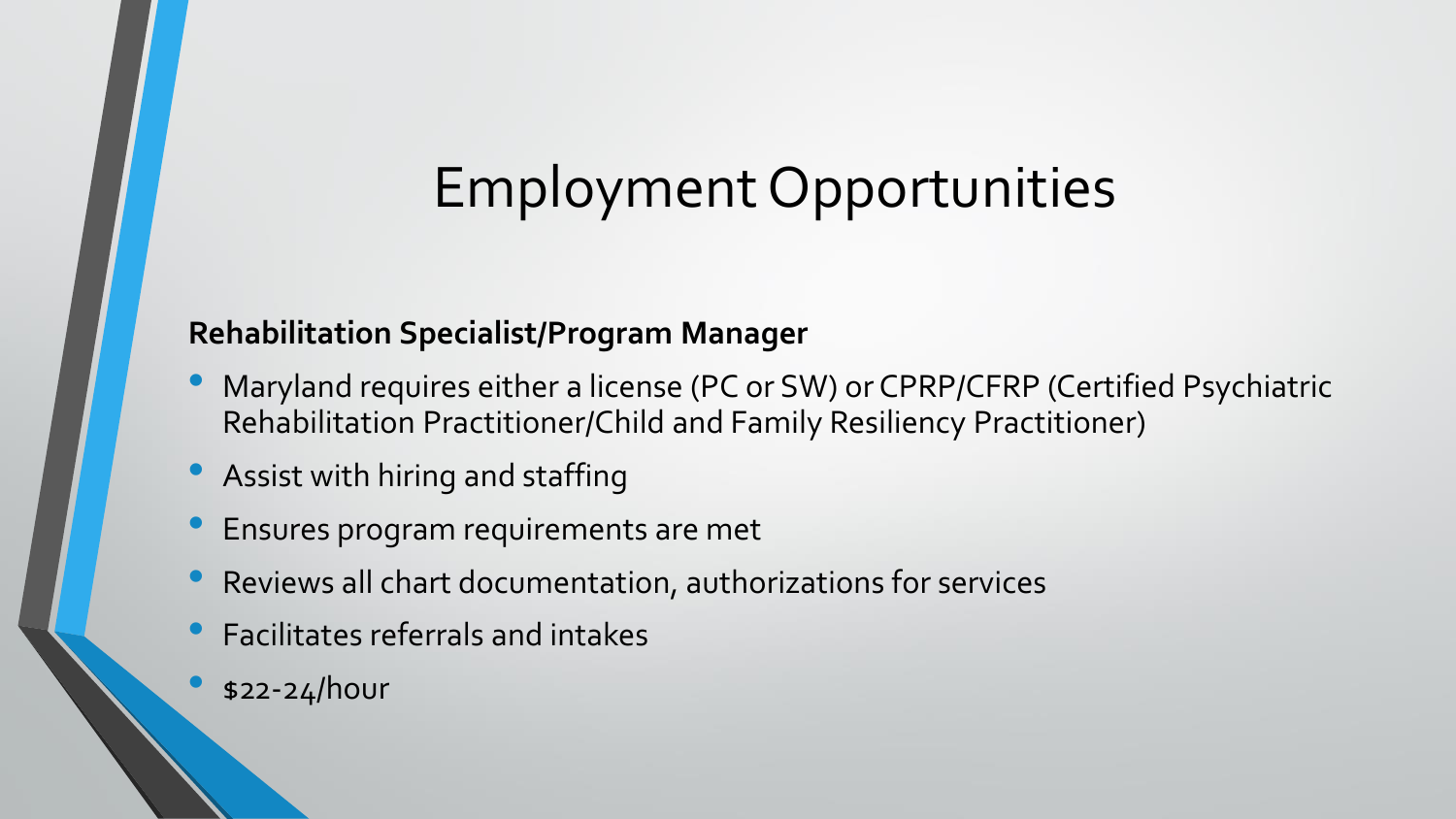#### **Program Director**

- Ensures compliance in regulations including: staffing, services, documentation, HIPAA, and accreditation standards
- Reviews financial statements, creates program budgets, facilities program changes
- Reviews chart documentation for accuracy
- Involved in policy changes and implementation
- Often lead agency wide trainings